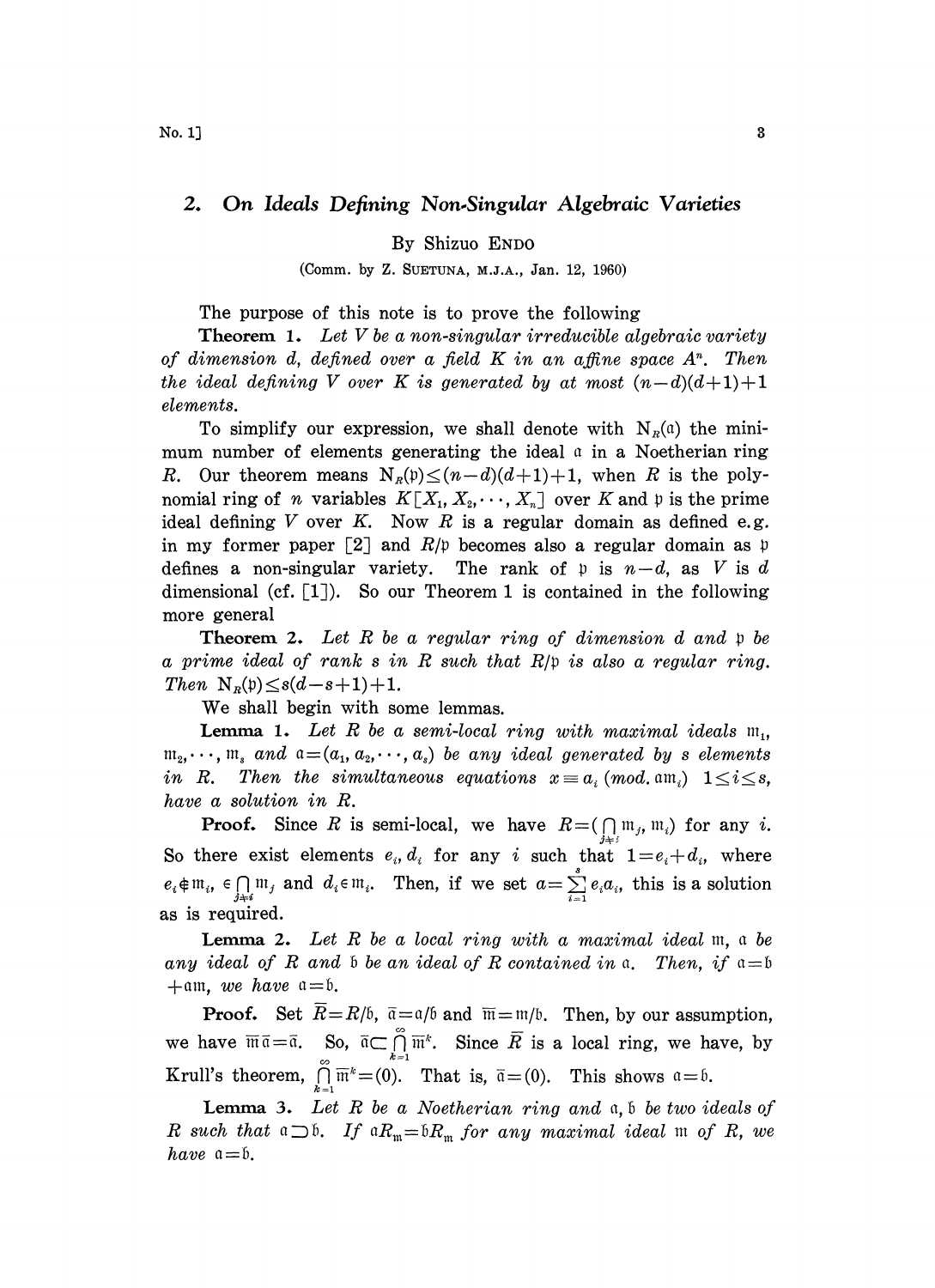**Proof.** Let a be any element of a and put  $\mathfrak{b} = (b_1, b_2, \dots, b_t)$ . By our assumption we have  $\overline{a} = \alpha_1 \overline{b}_1 + \alpha_2 \overline{b}_2 + \cdots + \alpha_t \overline{b}_t$  in any  $R_m$ , where  $\alpha_i$ is in  $R_m$  for any i and  $\bar{a}, \bar{b}$  are the residues of a, b in R, respectively. Therefore we obtain  $sa = r_1b_1 + r_2b_2 + \cdots + r_ib_i$ ,  $r_i$ ,  $s \in R$ ,  $s \notin \mathfrak{m}$ . Accordingly, if we set  $c = {c; ca \in b, c \in R}$ , then an ideal c must coincide with R itself. This shows  $a = b$ .

From these lemmas we obtain the following

**Proposition 1.** Let R be a semi-local ring with maximal ideals  $\mathfrak{m}_1, \mathfrak{m}_2, \cdots, \mathfrak{m}_s$  and a be any ideal of R. Then we have

$$
N_{\scriptscriptstyle R}(a) = \max_{1 \le i \le s} N_{{\scriptscriptstyle R}_{\scriptscriptstyle \text{III}_i}}(a R_{\scriptscriptstyle \text{III}_i}).
$$

**Proof.** For any i we choose  $n_i$  elements  $a_{i,1}, \dots, a_{i,n_i}$  from a such that  ${}^{\mathfrak{a}}R_{\mathfrak{m}_i}=(a_{i,1},\cdots, a_{i,n_i})R_{\mathfrak{m}_i}$ , where  $n_i=\mathrm{N}_{R_{\mathfrak{m}_i}}({}^{\mathfrak{a}}R_{\mathfrak{m}_i})$ . Set  $n=\max n_i$  $=\max_{1\leq i\leq s} N_{R_{\mathfrak{m}_i}}(aR_{\mathfrak{m}_i}).$  If  $n_i < n$ , we put  $0=a_{i,n+1}=\cdots=a_{i,n}$ . Consider a set of elements  $(a_{1,j}, a_{2,j}, \dots, a_{s,j})$  for any  $1 \leq j \leq n$  and apply Lemma 1 to this. Then, for any j, the simultaneous equations  $x \equiv a_{i,j} \pmod{a_{i,j}}$ have a solution  $a_j$  in a. So we have

$$
\alpha R_{\mathfrak{m}_i} = (\overline{a}_{i,1}, \cdots, \overline{a}_{i,n}) + \alpha \mathfrak{m}_i R_{\mathfrak{m}_i} = (\overline{a}_1, \cdots, \overline{a}_n) + \alpha \mathfrak{m}_i R_{\mathfrak{m}_i}.
$$

Now if we put  $\mathfrak{b}=(a_1, a_2, \dots, a_n)$ , we obtain  $\mathfrak{a}_{R_{\mathfrak{m}_i}}=\mathfrak{b}_{R_{\mathfrak{m}_i}}$ , by Lemma 2, for any *i*. Hence, according to Lemma 3, we have  $a = 6$ . This shows  $N_R(a) \le \max_{1 \le i \le s} N_{R_{m_i}}(aR_{m_i}).$  The inverse inequality is obvious. So our assertion is proved.

By applying this proposition to a general Noetherian ring, we obtain

**Proposition 2.** Let  $R$  be a d dimensional Noetherian ring and p be a prime ideal of rank s in R. Set  $k = \sup N_{R_{\text{m}}}(\mathfrak{p}R_{\mathfrak{m}})$  where  $\mathfrak{m}$ runs over all maximal ideals of R. Then we have  $N_R(p) \le k(d-s+1)$  $+1.$ 

Remark. This proposition holds also if we replace the prime ideal  $\mathfrak p$  by any ideal  $\mathfrak a$ . The proof runs similarly when  $\mathfrak a$  is primary. For general a the proof can be easily given in using the decomposition of a in primary ideals.

**Proof.** By our assumption, if we choose suitably k elements  $p_1^{(1)}$ ,  $p_1^{(1)}, \dots, p_k^{(1)}$  from p, we have  $(p_1^{(1)}, p_2^{(1)}, \dots, p_k^{(1)}) = \mathfrak{p} \cap \mathfrak{a}_0$ , where  $\mathfrak{a}_0$  is an ideal of rank s or more. If rank  $a_0 > s$  we set  $a_1 = a_0$  and  $p^{(0)} = 0$ . On the other hand, if rank  $a_0 = s$ , we select an element  $p^{(0)}$  from  $p$  which is not contained in any prime ideal of rank s belonging to  $a_0$ . Then, in both cases, we have

$$
(p^{(0)}, p_1^{(1)}, \cdots, p_k^{(1)}) = \mathfrak{p} \bigcap \mathfrak{a}_1,
$$

where rank  $a_1 \geq s+1$ . If rank  $a_1 > s+1$ , we set  $a_2 = a_1$  and  $p_i^{(2)} = 0$  for  $1 \leq i \leq k$ . In case rank  $a_1 = s+1$ , we denote by  $p_1, p_2, \dots, p_k$  all prime